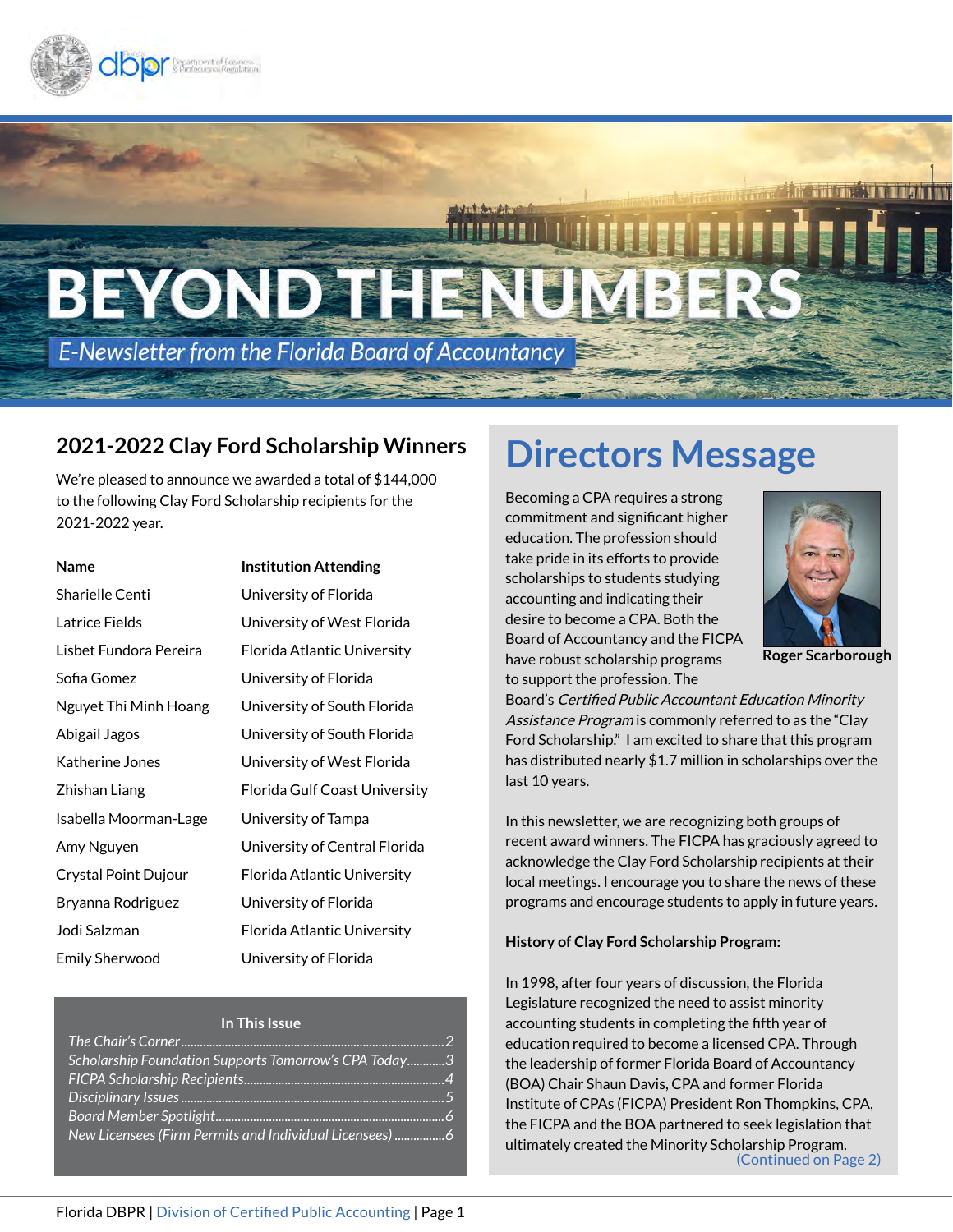

#### **BOARD MEMBERS**

**Steven Platau, JD, CPA Chair William Blend, CPA Vice Chair**

Brent Sparkman, CPA Jason Lafser, CPA Michelle Maingot, CPA William Benson, CPA Tracy Keegan Shireen Sackreiter

#### **BOARD STAFF**

**Roger Scarborough Director** 

**Rachelle Munson** Board Counsel

**Danijela Janjic**  Chief Attorney

**Joseph Klein**  Assistant General Counsel

**June Carroll**  Administration Team Lead

**Angela Francis**  Enforcement Team Lead

**Karan Lee**  Exams and Licensure Team Lead

**BOARD WEBSITE** [http://www.myfloridalicense.com/](http://www.myfloridalicense.com/DBPR/certified-public-accounting/) [DBPR/certified-public-accounting/](http://www.myfloridalicense.com/DBPR/certified-public-accounting/)

#### **NEED HELP?**

All requests for publications, documents, forms, applications for licenses, permits and other similar certifications can be obtained by contacting the Customer Contact Center.

Roger Scarborough, Director Division of Certified Public Accounting 240 NW 76th Drive, Suite A Gainesville, FL 32607

Telephone: 850.487.1395 Facsimile: 352.333.2508

# **Directors Message** continued from page 1

In 2013, the Florida Legislature posthumously renamed the program after Rep. Clay Ford, a strong advocate for the program and the CPA profession. Clay Ford scholarships are administered through the CPA Education Minority Assistance Advisory Council, which was created in 1999 to encourage fifth year minority accounting students to enter the CPA profession. Members of the council volunteer and some are members of other organizations, such as the National Association of Black Accountants and the Cuban American CPA Association.

Per statute, the program is funded by a portion of each individual and CPA firm license fee. Through the scholarship, applicants may be awarded up to \$6,000 per semester for a maximum of two semesters. The Board and the Division are currently working to increase the maximum award to \$8,000 per semester for a maximum of two semesters. The scholarships are awarded on a combination of criteria related to financial need, scholastic ability and performance. Scholarship applications are due June 1 each year.

# **The Chair's Corner**



**Steven Platau**

Prospective licensees often seek advice from current licensees. The most senior CPAs regale prospects with the stories of the two-and-a-half day live exam. The exam was administered in a convention center proctored by people displaying little sense of humor and enforcing a one-at-a time bathroom policy for a thousand or so nervous candidates.

In 2004, the exam went online with scheduled testing windows of opportunity to take the exam and periods when the exam wasn't available. Today we have continuous testing.

Beginning January 2024, another generation of the CPA exam goes live. The Business Environment and Concepts (BEC) section, which has been around for nearly two decades, will no longer be part of the CPA exam. While there will still be four parts to the CPA exam, the focus will change. Familiar subjects will include three core areas all infused with technology components: Core Audit, Core Accounting, and Core Tax. The new fourth part of the exam will actually be a choice of one of three new "focus" areas: Business Analysis and Reporting (BAR), Tax Compliance and Planning (TCP), and Information Systems and Controls (ISC). Only one of the new exam sections (BAR, TCP or ISC) may be used as the fourth section. Everyone must pass the three Core exams earning a minimum score of 75 on each part.

Every CPA license will be the same; no distinction as to which of the three focus areas will adorn the certificate, or license.

Candidates in all licensing jurisdictions will still be required to pass all four parts within an 18 month rolling cycle. For example, if the first exam is passed on January 15, 2022, then the remaining three exam parts must be passed by July 15, 2023. As time moves forward, exam parts "expire" one at a time, 18 months after the pass date.

(Continued on Page 3)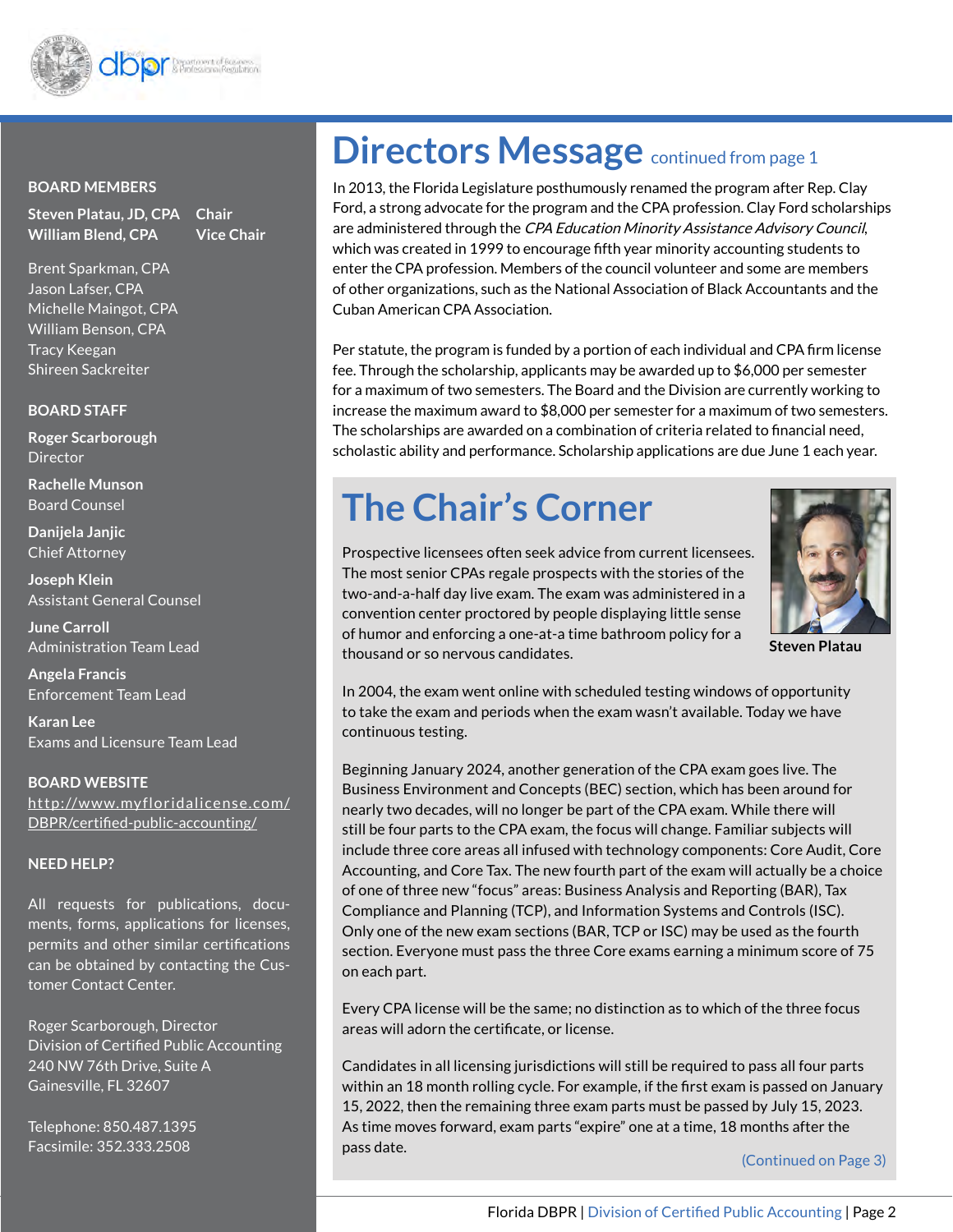

## The Chair's Corner continued from page 2

This new exam format will be here before we know it. A candidate passing their first portion of the exam in July of 2022 will need to complete the final portion by January of 2024. Your Board Staff has been working on a transition plan along with NASBA members so that candidates will know what their options are as we move through the transition time period.

Exam parts passed prior to January 2024 will provide transition credit as follows: Current FAR = Core Accounting; Current REG = Core Tax; Current AUD = Core Audit and (perhaps most anticipated) Current BEC = the Focus area (new fourth part, BAR, TCP or ISC).

A passed BEC section will substitute for the new focus area fourth exam section during the transition period. Remember that after 18 months, exam passage credit expires unless all four parts have been successfully completed.

We expect a flood of candidates will attempt BEC before the exam section retires at the end of December 2023. A candidate passing BEC as their first passed section on December 29, 2023, would keep BEC as a transition substitute for the new fourth part of the exam through June 29, 2025. At that time, the very last BEC credit will expire if the exam is not completed.

A candidate passing BEC (as their first passed section of the exam) on June 29, 2022, would need to complete all four parts of the exam before December 29, 2023. Otherwise, BEC would be forfeit and the candidate would need to pass one of the new focus areas in the new fourth part of the exam.

We hope this initial primer will help licensees share more advice than just the stories of how the exam worked before calculators were permitted.



# **Scholarship Foundation supports tomorrow's CPAs today**

Since I joined the FICPA this past spring, our Scholarship Foundation events have been highlighted dates on my calendar. This past month, I had the privilege to attend both our Orlando Golf Tournament on Sept. 3 and our Central Florida

Scholarship Night in Daytona on Sept. 24.

I am consistently impressed by the intelligence, spirit and work ethic of our scholarship recipients. Our terrific FICPA Student Members will soon pass the CPA Exam, begin their job hunts, and be ripe for the picking. Talent recruitment is a top priority for many of our firms, and these students represent the best of the best.

We talk a lot about strengthening the CPA pipeline and with good reason. Broader initiatives – like CPA Evolution or firm-specific career accelerators – can work to make positive changes in the landscape of licensing at a systemic level.

But each time I meet one on one with a scholarship recipient, I'm reminded: This isn't about numbers. It's about people.

Stapled inside this edition of *Florida CPA Today* is our FICPA Scholarship Foundation's 2020-21 Annual Report. I am proud to say that – thanks to your generosity – we awarded more than \$185,000 to 73 deserving students. And this is a group of true scholars, with a combined GPA of 3.75!

But these are also 73 different stories. Each one of our recipients comes from a different background and has overcome a different challenge along their journey.

That's why, when I encourage you to support the Foundation, I'm not asking you to donate to some nebulous cause; I am asking you to invest in someone's life. I am asking you to support the future of our profession by supporting a very real and deserving young person today.

I also want to take a quick moment to laud the efforts of our Foundation director, Laura Cutchens. Laura works tirelessly with our university partners, sponsors and benefactors to stage the first-class events that underpin our efforts. If you've not yet attended a Foundation event, we strongly encourage you to join us in the future and to meet with our FICPA scholars; they are immensely grateful for your generosity and putting their scholarships to good use.

Finally, I want to thank all of you who joined our Annual Meeting and Town Hall and our Health Care Conference in Orlando on Sept. 22-24. I was pleased to meet so many of you for the first time and to lead my first annual meeting alongside our Past Chair, W.G. Spoor, and our special guest, Orlando City Soccer Club Club CFO Carlos Osorio.

I look forward to meeting even more of you at our Florida CPA Summit in South Florida from Nov. 8-10. Be sure to find me and say hi!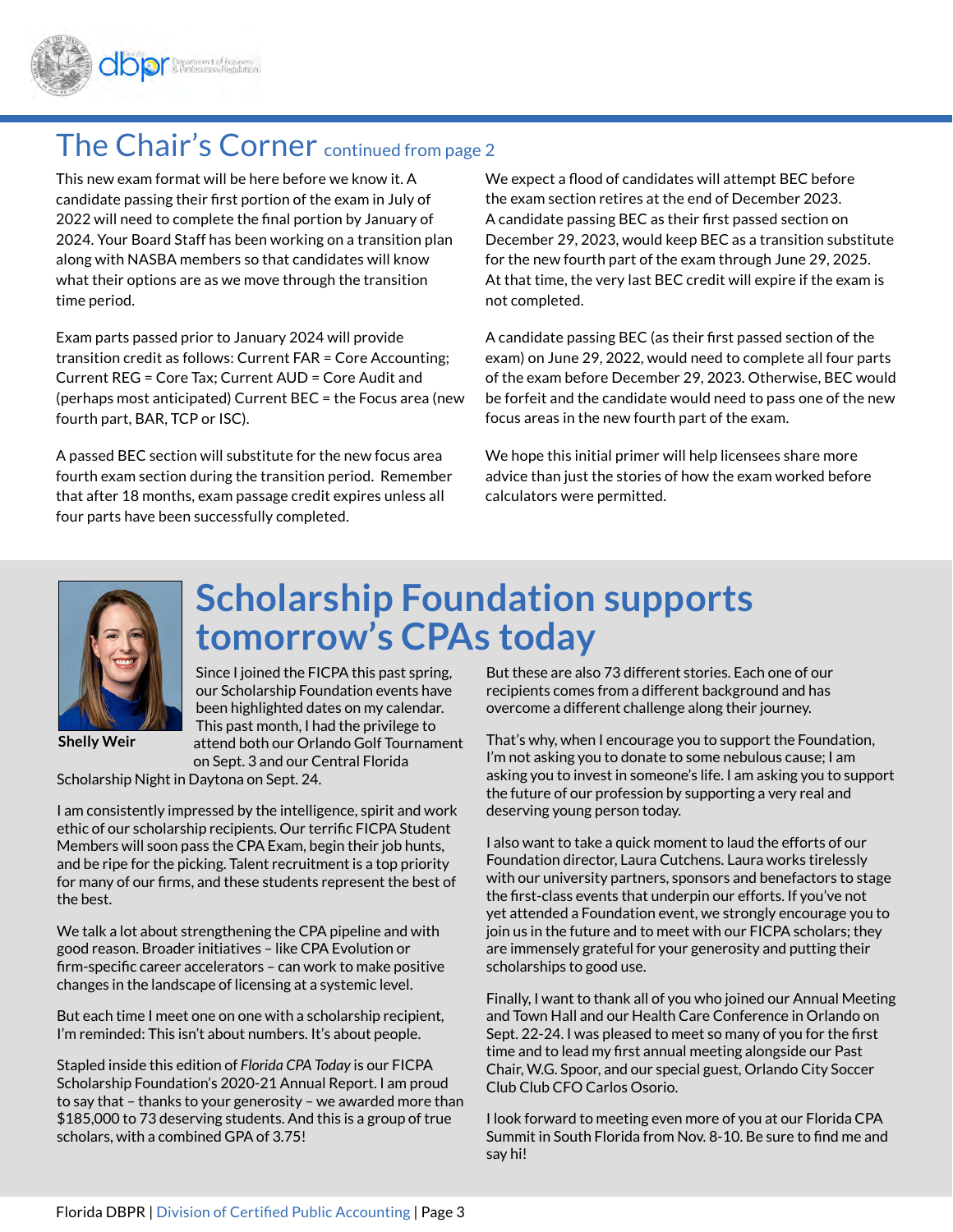

# **2021 FICPA Scholarship Foundation Recipients**

We're pleased to announce these FICPA Scholarship Foundation recipients for the 2021 year.

> Maria Begoña Avila de Lizaur Ave Maria University Rachel Bean St. Leo University Paige Bruman University of Florida Yunairy Carrillo University of Miami Maria Caymares University of Miami Sharielle Centi University of Florida Brianna Chavez St. Thomas University Mary Crosson St. Leo University Adele Devito University of Miami Sofia Gomez University of Florida Roberto Gonzalez University of Florida Lyubomir Gospodinov University of Florida Ethan Hull Stetson University Contessa Hutchins University of Florida Waleed Ikram Stetson University Heather Johnson University of Miami Walter Klein Stetson University

Richard Abasial Florida State University - Tallahassee Arthney Anderson Florida Atlantic University Ashley Bass Flagler College - Tallahassee Michelene Brown Florida Atlantic University Janysa Cabrera Florida State University - Tallahassee Jose Cepero Florida International University Shane Charles Florida Institute of Technology Melanie Cherrez Florida Atlantic University Jake Cichowski Florida Atlantic University Hannah Crittenden University of South Florida - St. Petersburg Eva Ducanis **Nova Southeastern University** Kaley Dvoroznak University of Central Florida Esosa Ekowa University of West Florida Valerie Ezcurra Florida Atlantic University Monika Gabrych Florida Atlantic University Valeria Garces Florida Atlantic University Nikkole Grimes Florida State University - Panama City Aaron Jacobson University of Central Florida Abigail Jagos University of South Florida - St. Petersburg Abby King University of South Florida - Tampa Mariia Kirkland University of West Florida

(Continued on Page 5)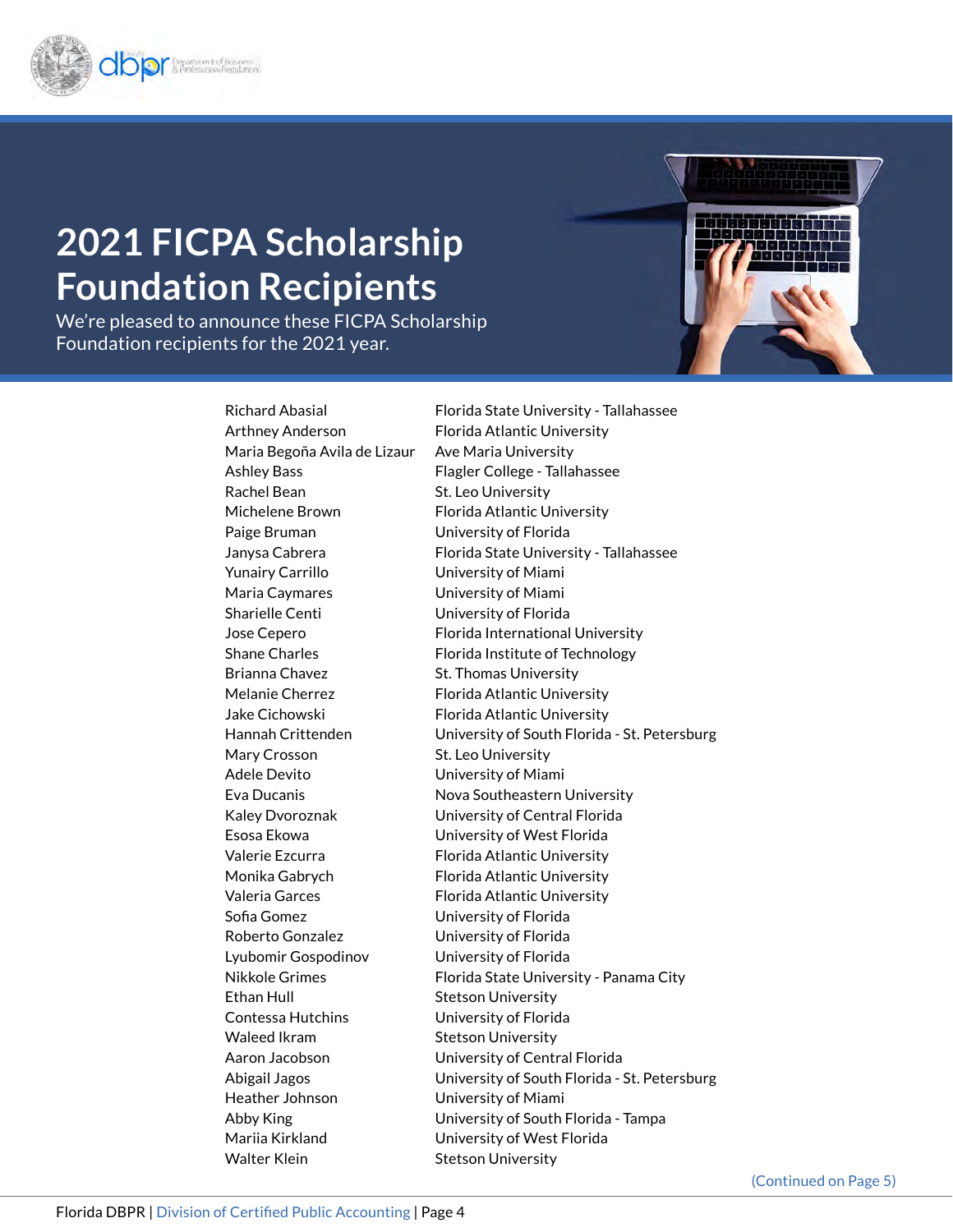

## 2021 FICPA Scholarship Foundation Recipients continued from page 4

Peterley Louis St. Thomas University Julianna Mirabile University of Tampa Carla Palenzuela University of Miami Melissa Ramos Loredo Stetson University Fairene Rodriguez Keiser University -

Christine Kurek Florida Southern College Yee Mun Liew Florida Atlantic University David Long Bethune Cookman University Serinna Meister **Jacksonville University** Alexa Moggio Florida Atlantic University Josie Mozo University of North Florida Kaleigh Nelson Southeastern University Amy Nguyen University of Central Florida Tiffany Orrillo University of Central Florida Crystal Point Dujour Florida Atlantic University Niko Pompilio Flagler College - St. Augustine Jose Pontes University of Central Florida Dian Rodriguez Florida International University Fort Lauderdale

Victoria Taranowski Stetson University

Mary Roth Stetson University Tanya Roy Florida Atlantic University Liam Ryan Florida Gulf Coast University Gulnara Santmyer University of West Florida Sabrina Saverino Nova Southeastern University Jeremy Senterfitt Florida State University -Panama City EmilySherwood University of Florida Nirva Simeon Florida Atlantic University Teresa Slattery University of North Florida Justin Spaedt University of Central Florida Philip Spencer Florida International University Sarah Suber Florida State University -Tallahassee Gabrielle Sumner Florida Southern College Mariel Torres University of Central Florida Kimberlee Walters Florida A&M University

# DISCIPLINARY ISSUES

#### **2021 CPE VIOLATIONS**

Statute 473.323(1) (h) through Rule 61H1-33.001(a) FAC. To obtain a Final Order of any individual listed you will need to [submit a request to GovQA](http://www.dbpr.state.fl.us/govqa/).

#### **June 18, 2021 Board Meeting**

| 2019-004318 | Maggie Lee                   | AC 39083 |
|-------------|------------------------------|----------|
| 2020-000884 | Kathryn M. Perry             | AC 43852 |
| 2019-018340 | Christopher S. Reilly        | AC 42615 |
| 2020-002404 | Wade E. Greaton              | AC 34885 |
| 2019-004787 | Mark Douglas Lightsey        | AC 24113 |
| 2019-061557 | Jenny F. Lopez               | AC 41933 |
| 2019-007055 | Erick Magno                  | AC 37614 |
| 2019-004780 | Lori M. Mathewson            | AC 38729 |
| 2019-061566 | Mona S. Paradiso             | AC 49743 |
| 2019-004287 | Dee Anna Temple-Pryor        | AC 33953 |
| 2019-061579 | Melvin L. Sams IV            | AC 42217 |
| 2019-006950 | Nicholas James Sisto         | AC 40649 |
| 2019-059681 | <b>Renee Sterling</b>        | AC 39717 |
| 2019-059697 | Diego A. Suarez              | AC 39572 |
| 2019-004305 | Mario L. Poole               | AC 45530 |
| 2019-059684 | Dale R. Stone                | AC 28900 |
| 2019-003607 | Dennis W. Simmers            | AC 24633 |
| 2019-058390 | Luke Lewis                   | AC 46838 |
| 2019-061560 | <b>Starlin William Rolle</b> | AC 17171 |
| 2019-004767 | Pamela Murrav                | AC 25197 |



**June 18, 2021 Board Meeting**

| 2020-038078            |                                                                                                                                                                                                                          |
|------------------------|--------------------------------------------------------------------------------------------------------------------------------------------------------------------------------------------------------------------------|
|                        | Joseph Donald Amoriello<br>AC 40357                                                                                                                                                                                      |
| Statute:               | 473.323(1) (d), Florida Statutes                                                                                                                                                                                         |
| Violation <sup>.</sup> | For being convicted or found<br>guilty of, or entering a plea of<br>nolo contendere to, regard<br>less of adjudication, a crime in<br>any jurisdiction which directly<br>relates to the practice of<br>public accounting |
| Penalties              | <b>Voluntarily Relinguishment</b>                                                                                                                                                                                        |
|                        |                                                                                                                                                                                                                          |

The following are summaries of action taken by the Board. To obtain a Final Order of any individual listed you will need to [submit a request to GovQA](http://www.dbpr.state.fl.us/govqa/).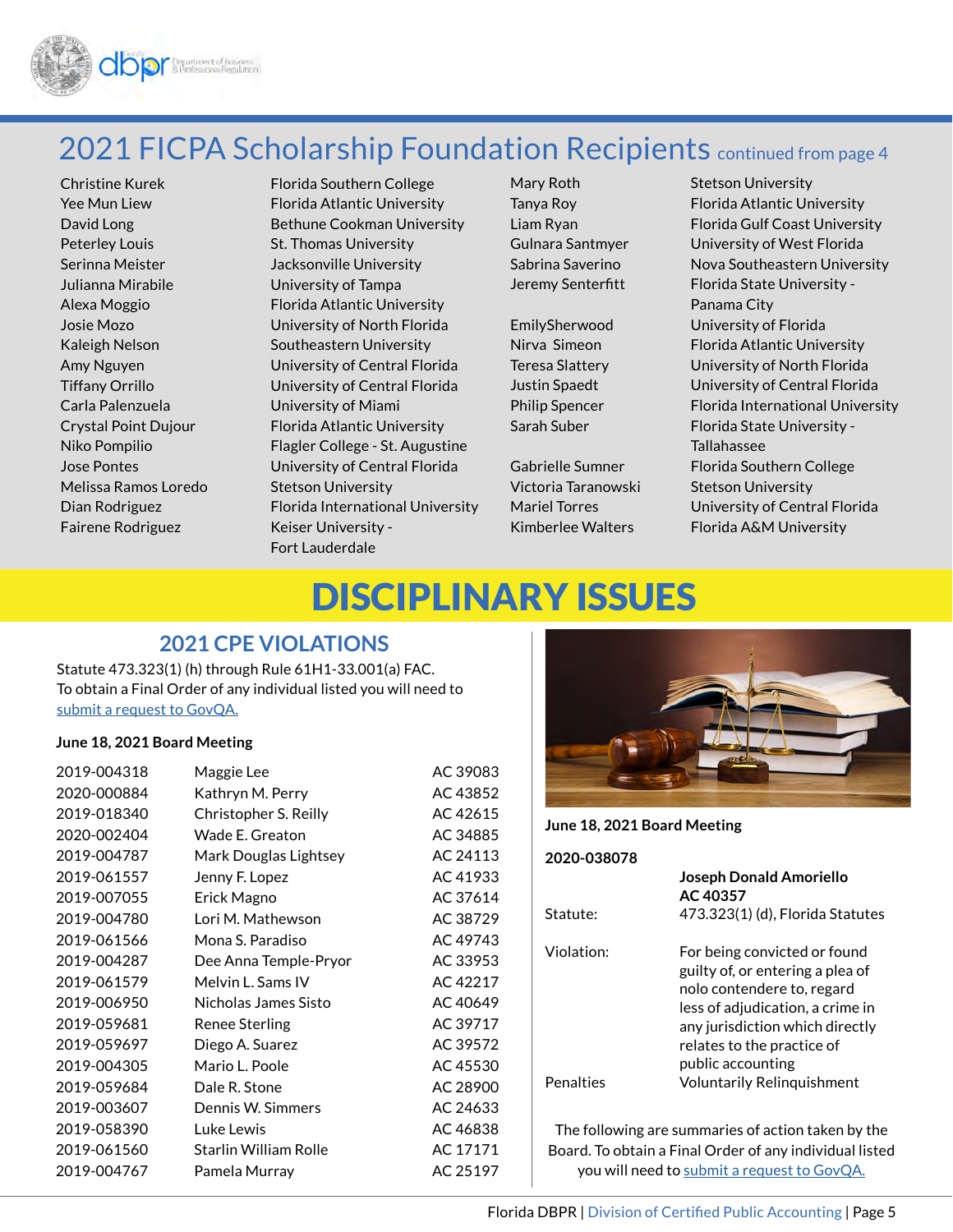

# **Board Member Spotlight**

William G. "Bill" Benson is a managing partner in the certified public accounting firm of Keefe McCullough, LLP in Fort Lauderdale. Benson joined the firm 37 years ago and has been a partner for the past 30 years. Prior to joining Keefe McCullough, LLP, Benson worked with the international accounting firm of PwC in Fort Lauderdale. He is a graduate of Washington and Lee University in Lexington, Virginia with a bachelor's degree in business administration and accounting with special attainments in commerce. Benson is the partner in charge of the governmental, not-for-profit and educational divisions which provide accounting, auditing and consulting services. Clients include many Florida municipalities, universities and foundations.

Benson is very involved in the community. He is currently chair of the Catholic Community Foundation of the Archdiocese of Miami, the vice chairman of the Finance Committee for the Archdiocese of Miami, the vice chairman of the Board and chairman of the Audit Committee of Food for the Poor, treasurer of the Sheriff's Foundation of Broward County, and vice president of the Foundation Board of St. Thomas Aquinas High School. Benson resides in Plantation, Florida with his wife of 35 years, Sharon. He has two daughters and three grandchildren.

## **Congratulations to New Individual Licensees - July 1, 2021 - September 30, 2021**

ABRAHAMS-PINEDA, CHARNE JANELLE ACKERMANN, ELIEZER DAVID ADEBAYO, MALEKA WENDALYNN ALBORNOZ, FRANCISCO ANDRES ALLEN, LAUREN CLEVELAND ALVARADO, JEFFREY JONATHAN ANDERSON, GENA S ANDERSON, PARKER REED APPOLON, CLIFFORD JEFFREY AQUINO, PETER ALEJANDRO ARCH, TERRY BRUCE ARIF, AASIM SYED ARNONE, MARK ASHWORTH, KIMBERLY CLAIRE BACALLAO ARIAS, KARLA BAGNALL, GEOFFREY BAKER, MORGAN ELISE BALARI, ENRIQUE E BALMER, ALAN JOSEPH BARKER, DARIUS BARRIS, RICKY M BATTAGLIA, COLE ANTHONY BEAL, DANIELLE DIANE BECKER, SUSAN BELLGRAU, KENT A BENERO BARBOSA, MARIA MERCEDES BERR, JONATHAN GABRIEL BERRYMAN, MICHAEL J BISHOP, JOELLE BLEEFELD, JACOB SCOTT BLONCHEK, STEPHANIE BORDINO, JAMES JOSEPH III BORKOWSKI, AARRON EDWARD

BOWIE, JAMES BOYLLS, ROBERT CLETUS BRADSHAW, JACQUELINE RUTH BRADY, KRISTA RAE BRIGGS, JENNIFER NICOLE BROUSSARD, BRIAN JON BROUSSARD, SETH J BRUNER, THEODORE ROBERT RUSSELL BURCHETT, TRISTA M BURKE, THOMAS E BURNS, DIANA T BUSKIRK, JESSICA ANN BUTTERFIELD, JOSHUA CAGE, SHEILA CALLAHAN, DANIEL WILLIAM CARMONA, JACOB CARTER, MARIANA DOMBROWSKI CARTER, MATTHEW ALAN CASABONA, JAVIER CASANOVAS-MARAZITA, STEPHANIE GLADYS CASLAN, PHILIP DAVID CASTLE, DEANNA CEMITIERE, CINDY MARIA CHAO HERNANDEZ, YENEIRE CHAPMAN, LORELLE MARIE CHARLES, RAYANNE L CHAVEZ, ALEXA NICOLE CHEN, YING CHEVALIER, SOPHIA BROWN CHIQUITO, RAFAEL ALBERTO CHOKSHI, RIA NILESHBHAI CHRISTENSEN, NICHOLAS WALTER

CHRISTIANSEN, CHERI ANN CICARELLI, FRANK CLARK, GINGER RAMOS CLARKE, TENEIL COHEN, RENISE LORI COMPTON, PAUL CONNER, BRIAN CONTINO TORRES, JUAN ANTONIO COOKINGHAM, MELISSA ANN CORDERO, RYAN COUGHENOUR, DANIEL JOHN COWAN, STACY ANN COX, GRYER RAJA CRANE, VALERIE CRONIN, DIANA MARIE DAIGNEAU, KELSEY NICOLE D'ALESSANDRO, CASEY VICTORIA D'ANGELO, DEBORAH L DAVIS, ANGELA DAVIS, MEGAN DECKER, STEPHEN FRANICS DEL CIAMPO, FRANK DOANE, HAMILTON BRYAN DOUGLASS, MEGHAN DIANE DUBIN, PETER DUBOVA, ALEKSANDRA EILERT, JAMES WALTER III ERVIN, SHA'RONNIE BREANNA ESCLUSA, ILEANA EVERHART, STACIE MARIE FAN, YUNER FARET, MARIAJOSE FERGUSON, DAVID JON JR (Continued on Page 7)



**William G. Benson**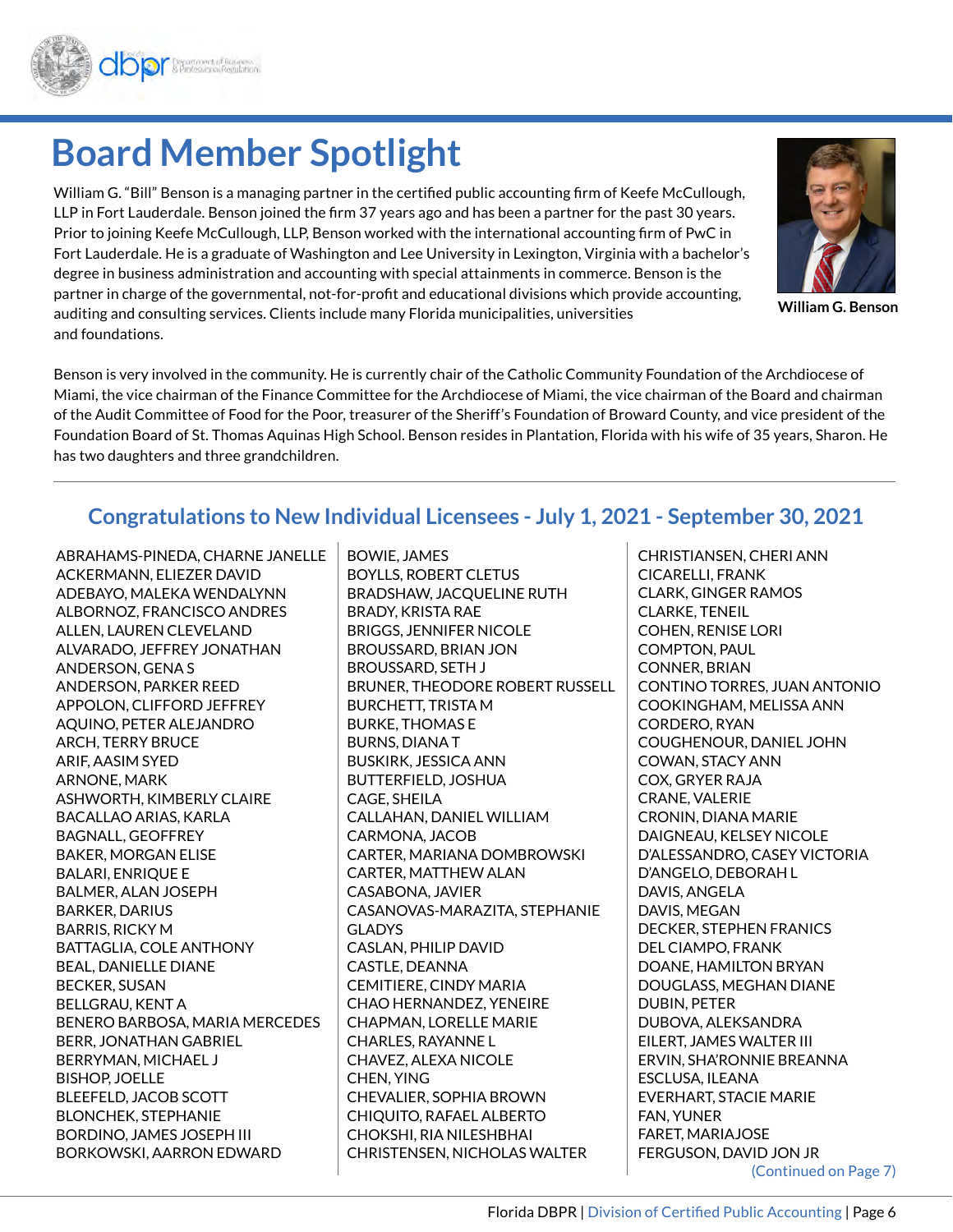

#### **Congratulations to New Individual Licensees - July 1, 2021 - September 30, 2021** continued from page 6

FERGUSON, JOSEPH FIELD, ROBERT LEE IV FINE, JESSE TYLER FLEIG, NICOLAS FLYNN, JACQUELINE FOSTER, MADISON PAIGE FRANCIS, ANGELA FRAU NIEVES, LILLIANNE MARIE GAINSBORG, LISA GALANI, ANTHONY GALIPAULT, BRITT WALLACE GALVIS, VIKTORIIA GARCIA, JANET MELISSA GARDYN, JORDON GARY, PAYTON LEE GAUGER, NATHAN THOMAS GEORGE, CHRISTINE GIGI, LEAH GOLDSHER, JON GOMES, JACOB JOHN GONZALEZ, CAROLINE DENISE GOODMAN, RANDALL GOULY, DJIKALOU TCHEYLEO ESTELLE GRANT, EVAN GRAVITT, JENNIFER MARIE GRAY, CAITLIN JOY GREENBERG, MATTHEW ROSS GRIMALDI, VINCENT GUERRERO VELAZQUEZ, JORGE LUIS HASKIN, HEATHER HECKMAN, BRADFORD DAVID HENRY, CHARLOTTE LOUISE HERNANDEZ, INGRID HERNANDEZ, MARINA R HERRMAN, JACQUELYN HINDLEY, MICHAEL GEORGE HINTZ, AARON JOHN HOFFMAN, BRADLEY ALLEN HOLCOMBE, DAVID LOVE III HOLLY, ALLISON M IRWIN, TAYLOR ELIZABETH JACKSON, EMILY ROSE JANG, SUN JEKTEBERG, ELISABETH JENKINS, JOHN JAY JENNINGS, BERNADETTE JIANG, JIEYUAN JIMENEZ, GINA PAOLA JOHNSON, RENEE JONEL JOSEPH, SOREL JOVE DE LA TORRE, NATALIA JOYCE, TIMOTHY JAMES KABALA, ANGELA LEIGH

KAJEE, MUHAMMED KAUFMAN ORTIZ, MICHAEL KAUR, SUKHDEEP KELCHNER, PETER MICHAEL KENDRICK, WILEY DARRON KESSLER, DAVID AARON KIM, SUN-JOONG KING, JEREMY DAVID KIRKLAND, MARIIA KNAPP, DANIEL LEE KNAPP, ROBERT WARREN KNOBEL, SHAWN I KNOWLES, MEGHAN GABRIELLE KOLBENSCHLAG, DANIEL J KOPRIVA, STEPHEN THOMAS KOSHY, ASHLEY SARAH KRANZ, MATTHEW CHRISTOPHER KUEHLER, BRADFORD WATTS KUMA, NICHOLAS NURO LAFONTANT, DANA GLADYS LAINEZ, SANDRA MARIELA LAMBERT, BYRON DOMINIC LANDRY, ANNIE SIRPILLA LASSEGUE, CARL LUIGI LAWNICZAK, TYLER F LE, CUONG VAN LEE, CHEDMOND T'SHAKA LEISHER, ASHLEY LESTER, TRACY ANNE LIN, PINGYAN MACHADO, CLAUDIA MACHADO, DANIELLE MARIE MACHUGA, KATHERINE MADERA MORALES, JOEL RAMON MARHAMO, DANYA SALIM MARIAN, ALINA TALIDA MARLOWE, HANNAH MARMOUSEZ, FABRICE MASSAD, MARK ISAM MCELLIGOTT, ANN MARIE MCGUINNESS, JOAN T MCGUIRE, MARK A MCKENNA, FIONA L MCLEOD, ANNA MCNAMARA, KYLE ANDREW MCNAMEE, NANCY CHAPMAN MENDOZA, NINOSKA MENENDEZ, ALEXIS NICOLE MENTON, ZACHARY DAVID MERRITT, MATTHEW BRYAN MEYER, STEPHANUS MIELE, LAUREN ELIZABETH MILA, PABLO MAX

(Continued on Page 8) MILLER, GAVIN O'NEIL MITCHELL, ALEXANDRA MOORE, PETER RICHARD MORCIEGO MARIN, MAKIEL MORRIS, RYAN MAXWELL MOTOLA, PAMELA ASHLEY MOURSALIEN, RAFIK MOYER, JAMASON STACIA MURAWSKI, PETER MURRAY, ANDREW MICHAEL MYSAYPHONH, THATSAPHONE TAT NEVO, JORDAN A NICKLIS, JACK NICOLOSI, GIOVAN SALVATORE NOBLITT, NICOLE DANIELLE NOURI, HOSSEIN OGANDO VELEZ, YOLIMAR OLSON, ERICA OLSON, MICHAEL CHRISTOPHER O'REILLY, WILLIAM JOSEPH ORLAND, GEOFFREY OSIASON, ADAM D PAONE, STEVEN DARYL PARITZ, JOEL PARMETT, JONATHAN CHAYIM PATEL, DIVYA SYRESHBHAI PEDRO MATEO, MATEO IGNACIO PERRY, JACOB ALLEN PHAN, DUYEN PINERO, MARISA SOFIA POLAY, ROBERT S POLHLOPEK, KYLE STEPHEN POWELL, JERI DYAN PUGH, JENNIFER KATHERINE QUATTLEBAUM, WILLIAM RUSSELL RAKOVITCH, KYLE EVAN RAMIREZ, JAKE ALEXANDER RANCHUREJEE, DANIEL P REHL, BLAKE REYES, JACQUELINE MARIE REYES, JILL E REYES, WILLIAM ALEXANDER RHODES, RICK RICARDO, SHARIENNE NATHANIA REGINA RIOS, ANDRES CAMILO RIVERA-MALDONADO, GENESIS ROBINSON, LEE RODRIGUEZ, ANDREW RAMON ROMERSI, EVE KAROS ROOKS, CASSANDRA ALISON ROSARIO, RUSSELL IAN